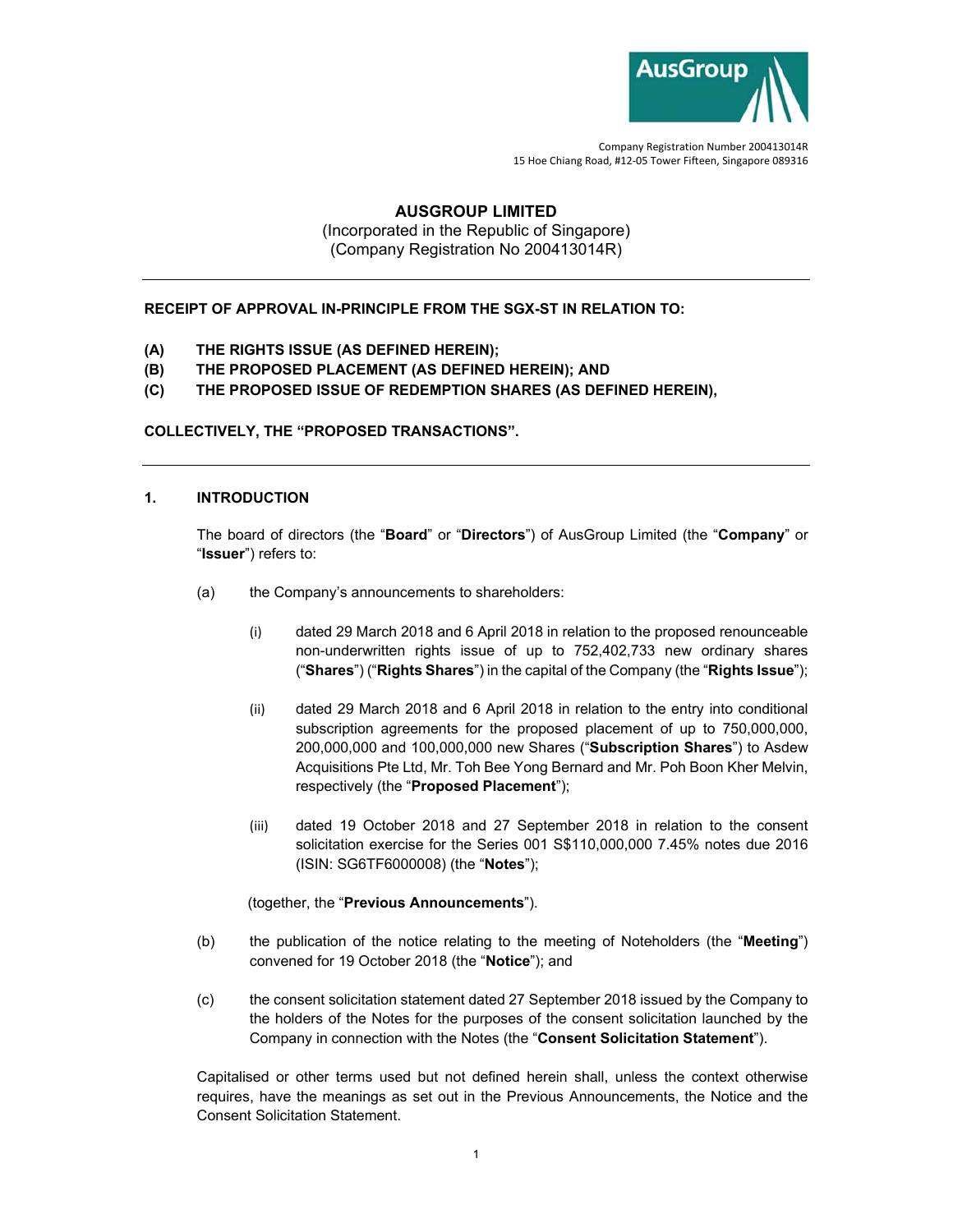

## **2. APPROVAL IN-PRINCIPLE**

The Board wishes to announce that the SGX-ST had on 29 October 2018 granted its approval in-principle ("**AIP**") for the listing of and quotation for:

- (a) Up to 752,402,733 Rights Shares at an issue price of S\$0.035 for each Rights Share, on the basis of one (1) Rights Share for every two (2) existing Shares in the capital of the Company pursuant to the Rights Issue;
- (b) Up to 1,050,000,000 Subscription Shares at an issue price of S\$0.035 for each Subscription Share pursuant to the Proposed Placement; and
- (c) 80,299,996 new Shares ("**Redemption Shares**") at an issue price of S\$0.042 for each Redemption Share pursuant to the amended terms and conditions of the Notes following the passing of the Extraordinary Resolution at the Meeting (the "**Proposed Issue of Redemption Shares**"),

subject to the following:

- (i) Shareholders approval for the Rights Issue, the Proposed Placement and the Proposed Issue of Redemption Shares;
- (ii) Compliance with the SGX-ST's listing requirements; and
- (iii) Submission of the following documents:
	- (A) A written undertaking from the Company that it will comply with the Listing Rules 704(30), 815 and 1207(20) in relation to the use of proceeds from the Rights Issue and where proceeds are to be used for working capital purposes, the Company will disclose a breakdown with specific details on the use of proceeds for working capital in the Company's announcements on use of proceeds and in the annual report;
	- (B) A written undertaking from the Company that it will comply with Listing Rule 877(10) with regard to the allotment of any excess Rights Shares;
	- (C) A written confirmation from financial institution(s) as required under Listing Rule 877(9) that the Undertaking Shareholders who have given the irrevocable undertakings have sufficient financial resources to fulfil their obligations under their undertakings; and
	- (D) A written undertaking from the Company that it will comply with Listing Rule 803.

The AIP granted by the SGX-ST is not to be taken as an indication of the merits of the Proposed Placement, the Placement Shares, the Rights Issue, the Rights Shares, the Proposed Issue of Redemption Shares, the Redemption Shares, the Company and/or its subsidiaries.